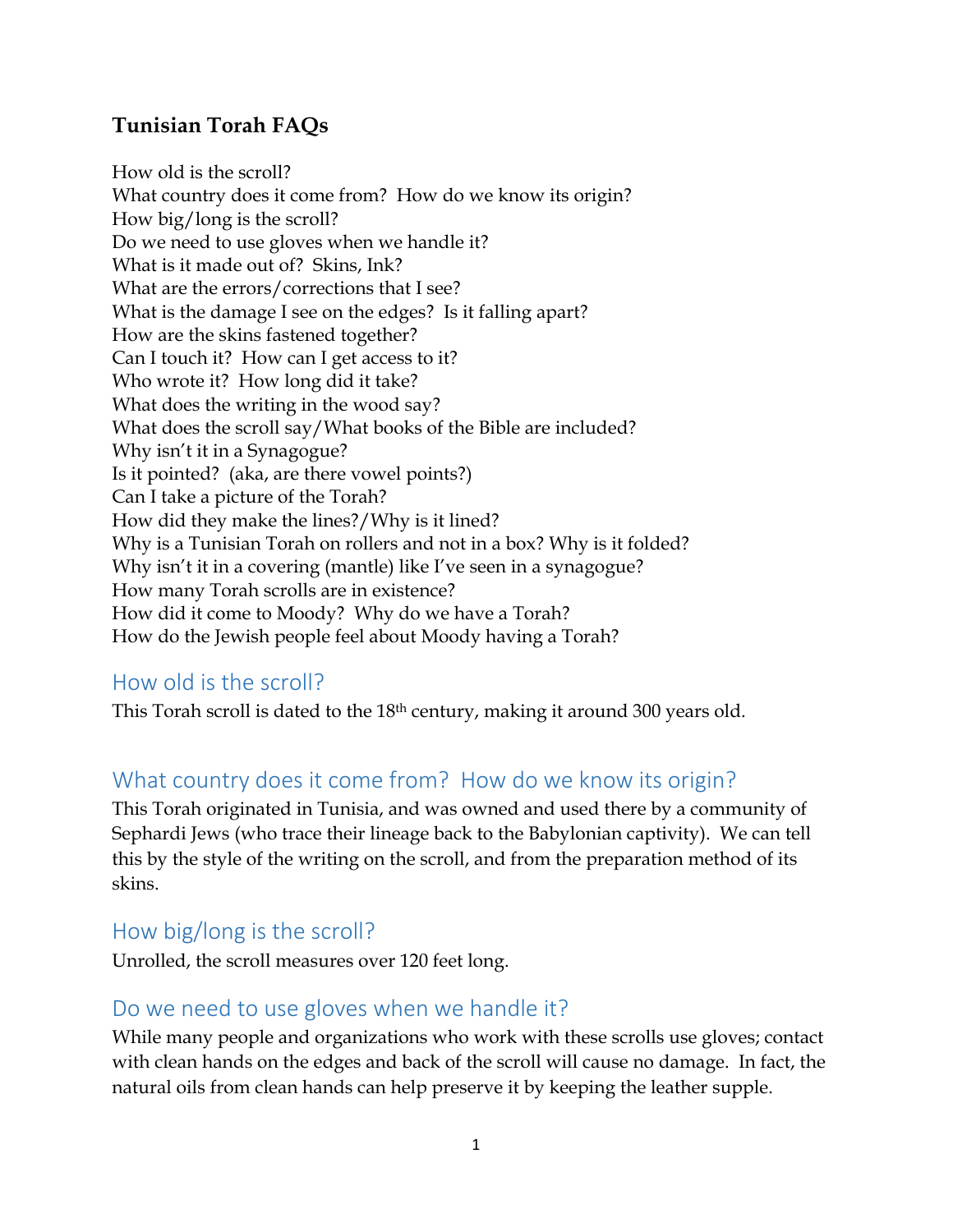### <span id="page-1-0"></span>What is it made out of? Skins, Ink?

Our Torah is made from 55 calfskins, selected and prepared by a kosher butcher. The skins (*gvil*) are stitched together with sinew, and the ink is vegetable-based.

### What are the errors/corrections that I see?

No Torah is completely perfect when it is first scribed onto the skins. As it is used weekly in a synagogue, errors are noted and quickly corrected. It is through the sustained, faithful efforts of a loving and diligent community that God's word is preserved complete and without error.

#### What is the damage I see on the edges? Is it falling apart?

Our Torah is in excellent condition for its age! The damage that can be seen on the top or bottom of some of the skins is called, "worming," and occurred after the time that the scroll was retired from synagogue use and before it came into the hands of the collector who purchased it in Israel.

#### How are the skins fastened together?

After the writing was complete, the 55 calfskins ("*gvil*") were stitched together with sinew.

## Can I touch it? How can I get access to it?

The door to the viewing room remains locked, so that we can correctly preserve and honor this treasure that has come to us. However, our professors and other researchers are granted access once they have been trained in how to correctly handle the scroll. To gain access, you should take a Hebrew, Jewish Studies, or Old Testament class from a professor who will incorporate it into the curriculum!

We also have a digital copy of the scroll, which will soon be made available on the library website.

#### Who wrote it? How long did it take?

Every page of our scroll is the work of one scribe ("*sofer*"), working for over a year to complete the entire Torah.

#### What does the writing in the wood say?

It can be translated, "The very word of the Lord."

## What does the scroll say?/What books of the Bible are included?

This is the Torah, which is the first five books of the Christian Bible: Genesis, Exodus, Leviticus, Numbers, Deuteronomy.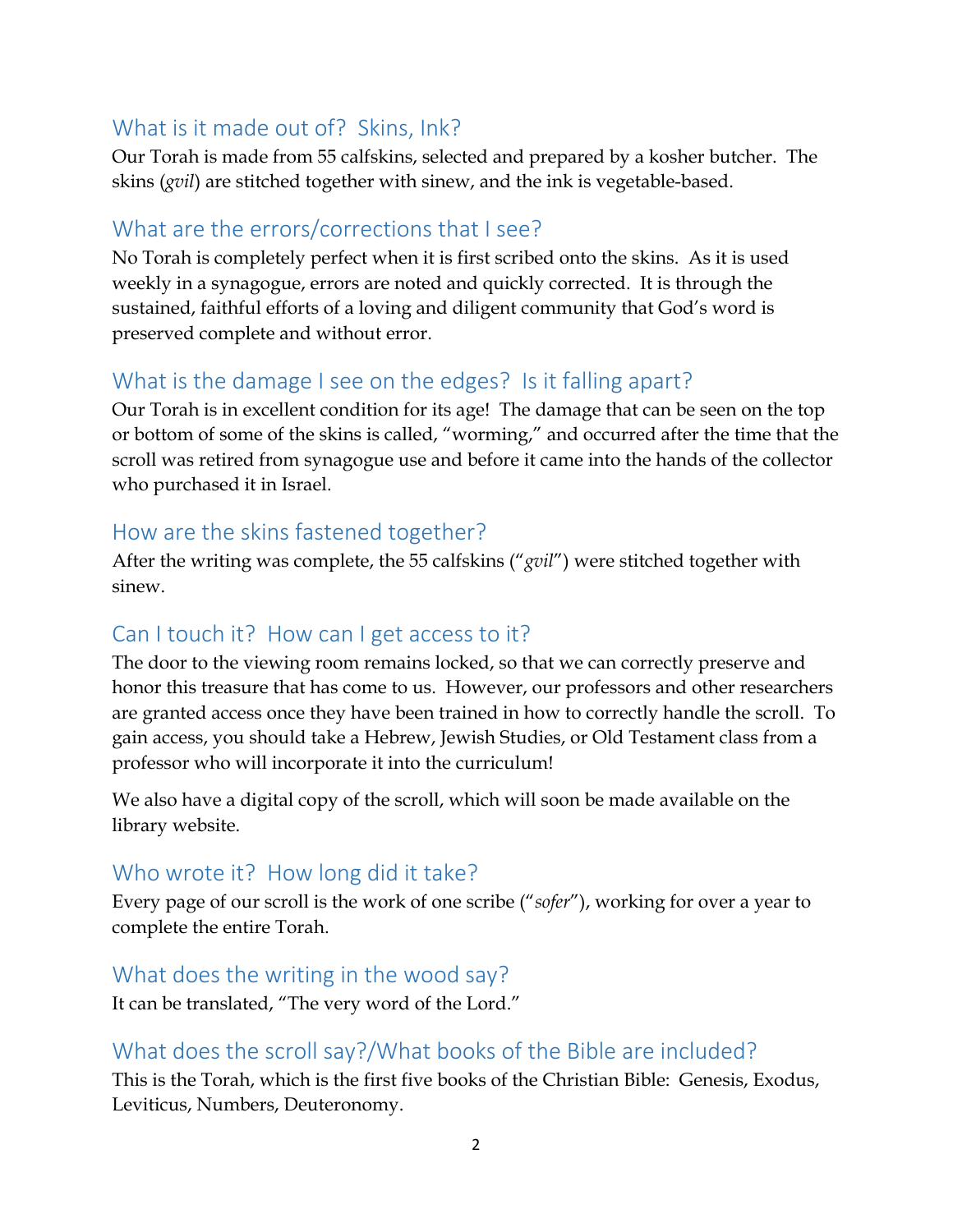## <span id="page-2-0"></span>Why isn't it in a Synagogue?

This scroll is no longer "kosher," meaning that it no longer meets the high standard of physical condition necessary to be used liturgically. We are grateful to be chosen to host this Torah in its next stage of honored use.

## Is it pointed? (aka, are there vowel points?)

Vowel points were not widely in use at the time of the creation of this scroll. There are, however, decorative marks at the top of some of the letters, called "crowns."

#### Can I take a picture of the Torah?

Please do not use your camera's flash. Also, we ask that you be respectful in any way that you speak about the scroll on social media.

#### How did they make the lines?/Why is it lined?

As part of the preparation of the skins, pinholes were made down the edges and were linked by lines scored into the skin by a dull knife. This was to keep the writing straight and to ensure that there are always the same number of lines in a column.

## Why is a Tunisian Torah on rollers and not in a box? Why is it folded?

Torahs that originate in Sephardic Jewish communities are usually displayed in a special box called a "tic;" this results in the folds visible on the body of the scroll. However, ours is on rollers because of the wish of the donors that the scroll be easily visible to each person in the Moody community.

## Why isn't it in a covering (mantle) like I've seen in a synagogue?

The donors of the scroll wish for the Moody community to see the scroll clearly and completely, that they may come to learn from it and to love it. They wished for it to remain unshrouded here, and gave us, instead of a mantle, a beautiful viewing room designed by their architect son.

#### How many Torah scrolls are in existence?

There are an estimated 20,000 Torahs in existence today.

## How did it come to Moody? Why do we have a Torah?

This Torah was scribed in Tunisia in the 1700s. It was used in the synagogue of the community which commissioned it for nearly three hundred years. Sometime in the 21<sup>st</sup> century, the Jewish community that owned this Torah emigrated to Israel and took all of their valuable possessions with them. They would never leave the Torah behind. In Israel they sold it to a collector. This collector has the largest Torah collection in